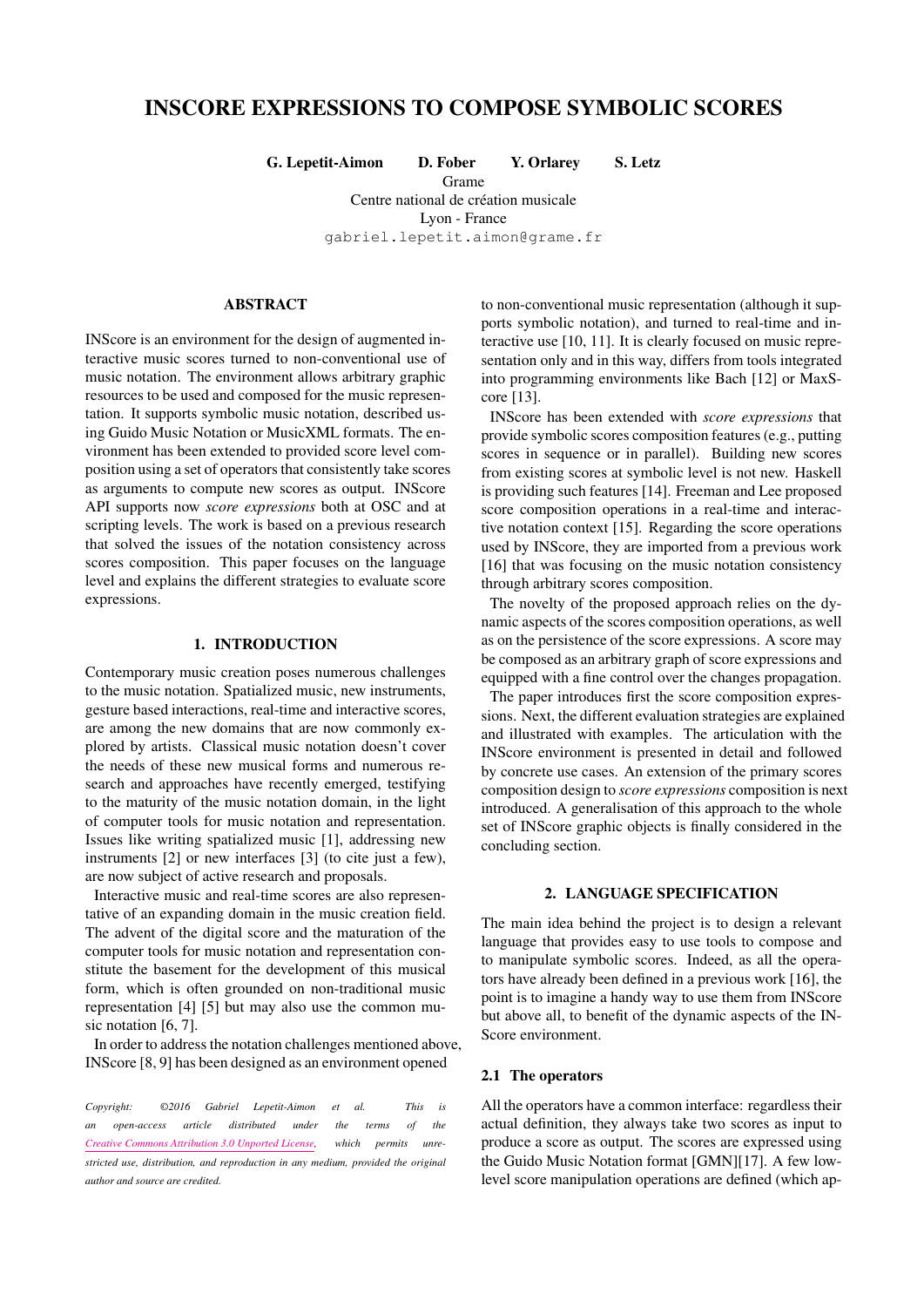| operation | arguments | description                                                                              |
|-----------|-----------|------------------------------------------------------------------------------------------|
| seq       | s1s2      | puts the scores s1 and s2 in sequence                                                    |
| par       | s1s2      | puts the scores s1 and s2 in parallel                                                    |
| rpar      | s1s2      | puts the scores s1 and s2 in parallel, right aligned                                     |
| top       | s1s2      | takes the <i>n</i> first voices of $s1$ , where <i>n</i> is the number of voices of $s2$ |
| bottom    | s1s2      | cuts the <i>n</i> first voices of $s1$ , where <i>n</i> is the number of voices of $s2$  |
| head      | s1s2      | takes the head of $s1$ on $s2$ duration                                                  |
| evhead    | s1s2      | takes the <i>n</i> first events of $s1$ , where <i>n</i> is $s2$ events count            |
| tail      | s1s2      | cuts the head of $s1$ on $s2$ duration                                                   |
| evtail    | s1s2      | cuts the <i>n</i> first events of $s1$ , where <i>n</i> is $s2$ events count             |
| transpose | s1s2      | transposes $s1$ so its first note of its first voice match $s2$ one                      |
| duration  | s1s2      | stretches $s1$ to the duration of $s2$                                                   |
|           |           | (note that this operation may produce durations that are not displayable                 |
| pitch     | s1s2      | applies the pitches of $s1$ to $s2$ in a loop                                            |
| rhythm    | s1s2      | applies the rhythm of $s1$ to $s2$ in a loop                                             |

<span id="page-1-0"></span>Table 1. INScore operators

ply perfectly to INScore language's philosophy) with a deterministic behaviour (none of the operators implement random operations). Basically, these operations apply to the time domain (putting scores in sequence, in parallel, cutting parts of a score, time stretching), or to the score structure (extracting voices). A few additional operations are provided: transposition and application of a score's rhythm or pitch to another score. The small set of operators is not a real limitation, as the uniformity between their inputs and output make them easy to combine into pipeline designs, creating more high-level operations. The selected basic operators are not intended to cover the composition process (a real programming language like Open Music [\[18\]](#page-6-13) would be required) but to provide tools for dynamic symbolic score computation, especially in the context of music performance.

See Table [1](#page-1-0) for the definition of all operators. Note that there is no constraint on the input scores. For the par and rpar operations, the shortest score (if any) is suffixed or prefixed with the necessary duration to obtain the same length. These extensions appear as empty staves, which is easily expressed using the GMN language.

# 2.2 Designing a creative language

In the context of software used for artistic creation like INScore, designing a language is not trivial. Like any other creative tools, the *score expressions* language shall inevitably frame the creation process through which the artist must go. To that extent, conceiving a language is actually designing a creative "work-flow" that the users shall then adopt.

The continuity between inputs and outputs through Guido operators allows to compose a music by successively transform and aggregate scores fragments. This process (applying transformations on various materials and combining them into a whole creation) is similar to electro-acoustic creative processes where, after choosing sound material, the composer applies effects... and mixes them until this raw musical materials become unrecognisable.

Adapting this approach to the symbolic music notation

would not only make the language easy to learn for composer but could offer great tools for composition: carving and assembling score samples using structural operators, placing the musical structure in the center of the creative process. In some ways, the art wouldn't emerge from the quality of the raw score fragments but from the process that transforms, shapes, and links them together.

It's with this perspective and emphasis of the structure that the *score expressions* syntax has been defined. In particular, these expressions should make use of various heterogeneous materials including *score expressions* or existing score objects.

## 2.3 *Score expressions* syntax

*Score expressions* can be defined using two syntaxes:



- 1. The classic syntax reflects the way Guido operators actually work: two scores are combined into one, according to the operator.
- 2. The alternate syntax defines an expression using a single score, which can be useful to duplicates objects e.g. to provide different views (see section [6.2\)](#page-4-0).

Note that the leading expr token is present to disambiguate parenthesis that are already used in INScore scripts with messages lists.

Both of the syntaxes make use of score arguments. *Score expressions* are quite permissive regarding to their type:

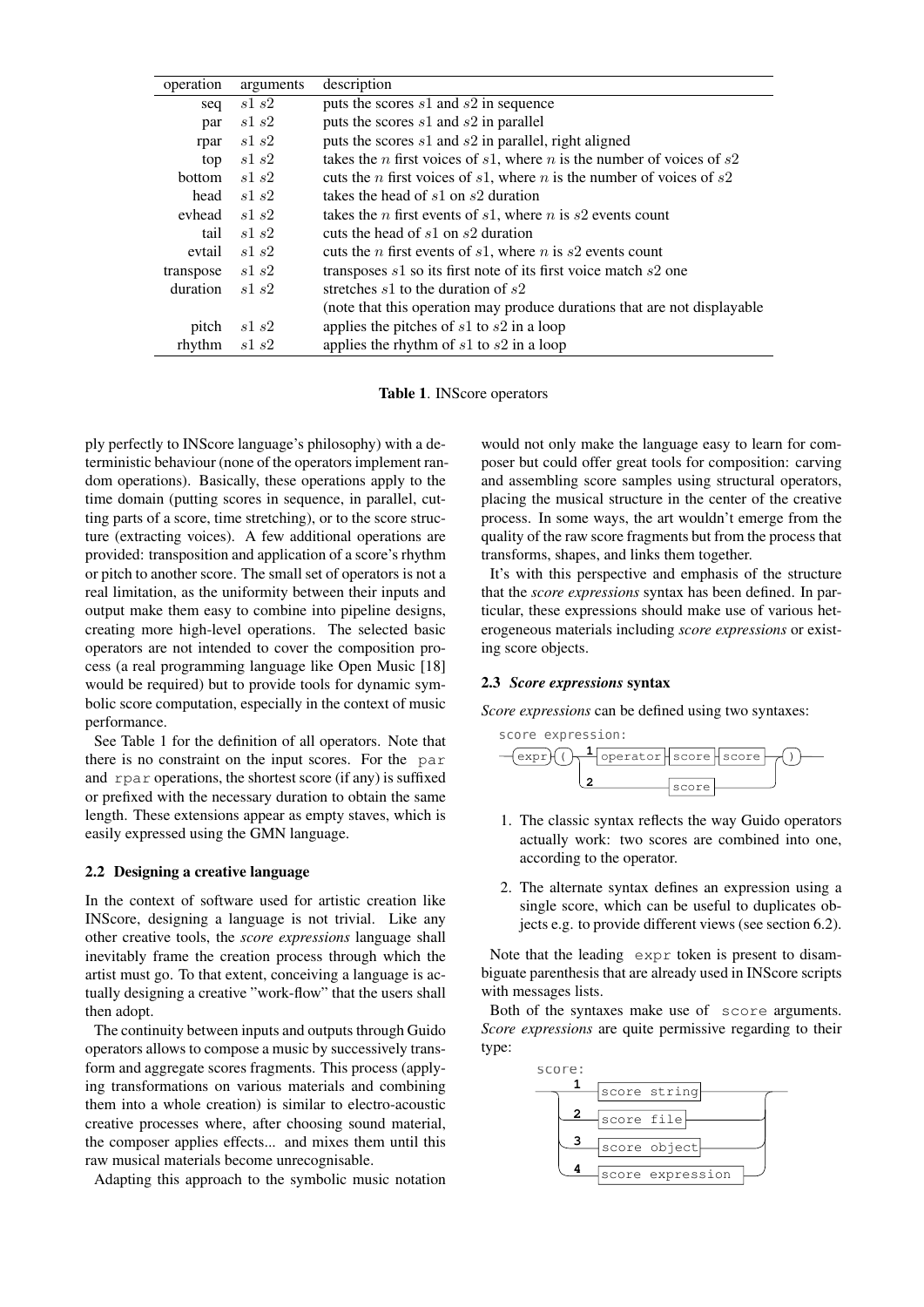- 1. score string: are GMN or MusicXML strings.
- 2. score file: refers to a score file that should contain GMN or MusicXML data. File path complies to INScore file handling and could indicate an absolute, a relative path or a URL.
- 3. score object: refers to an existing INScore object using a relative or absolute OSC address. The object must be a guido, musicxml or piano-roll object, as well as guido and piano-roll streams.
- 4. score expression: *score expressions* can be used as arguments of *score expressions* (in this case the expr token is optional).

Here is an example of a *score expression* that puts a score in parallel with 2 scores in sequence:

expr( par score.gmn (seq "[c]" score) )

Note that some operations could take more than 2 scores as arguments. For example, the sequence ( seq) or parallel ( par) operations could apply to arbitrary lists of arguments and higher-order operations could be defined, similarly to the functional programming *fold* (or *reduce*) highorder function [\[19\]](#page-6-14). The current syntax doesn't support *folding* but this may be considered in the future. For example, that would allow to write (seq  $a$  b c) instead of (seq a (seq b c)).

# 3. EVALUATION SPECIFICATION

The *score expressions* language is first transformed into an internal memory representation. In a second step, this representation is evaluated to produce Guido Music Notation [GMN] [\[17\]](#page-6-12) strings as output, that are finally passed to the INScore object as specific data.

#### 3.1 Internal representation of *score expressions*

When encountering an *score expressions*, the INScore parser creates a tree representation of it: arguments are stored as leaves and operators as nodes (Figure [1\)](#page-2-0). This tree form allows to easily store, manipulate, assemble and evaluate *score expressions*.

<span id="page-2-0"></span>

Figure 1. Parsing *score expressions* into tree form.

The tree representation is strictly matching the expression string. Type specification of arguments is the only difference, whereas types are implicit in *score expressions*, arguments are explicitly stored as GMN code or file or identifier... in the tree form.

Once the internal representation has been constructed by the parser, it is stored with the newly defined object, ready for evaluation.

#### 3.2 *Score expressions* evaluation process

The evaluation process goes through every nodes of the expression tree using a depth first post-order traversal, reducing all of them into GMN code. A node evaluation is type dependent (Figure [2\)](#page-2-1). Evaluation of:

- a GMN file gives its content,
- a GMN string returns the string,
- a MusicXML file returns its content converted to GMN code,
- a MusicXML string returns the string converted to GMN code,
- an object identifier gives its GMN code,
- an operator node returns the application of the operator to the GMN code given as parameters.

<span id="page-2-1"></span>

Figure 2. Simple evaluation of an expression tree, where score is defined as [a] and score.gmn contains [b].

This evaluation scheme avoid recursion issues (e.g., a score that modifies itself using an expression based on its own content) since the caller object is modified only at the end of the evaluation process. All arguments are referentially transparent by default: each argument is evaluated once and its value is then considered constant.

#### 3.3 Dynamic evaluation of *score expressions*

Referential transparency (i.e., static evaluation) can be a huge limitation. For example, working with guido stream, one could want to maintain the result of a *score expression* up to date to the stream's actual state. Thus *variable arguments* have been introduced using a & prefix: a variable argument is always evaluated regardless of previous values (Figure [3\)](#page-3-0). Only arguments subject to changes ( score object or score file) can be declared *variable*.

A tree that contains a variable argument is a *dynamic tree*. When a variable argument is encountered on a tree branch,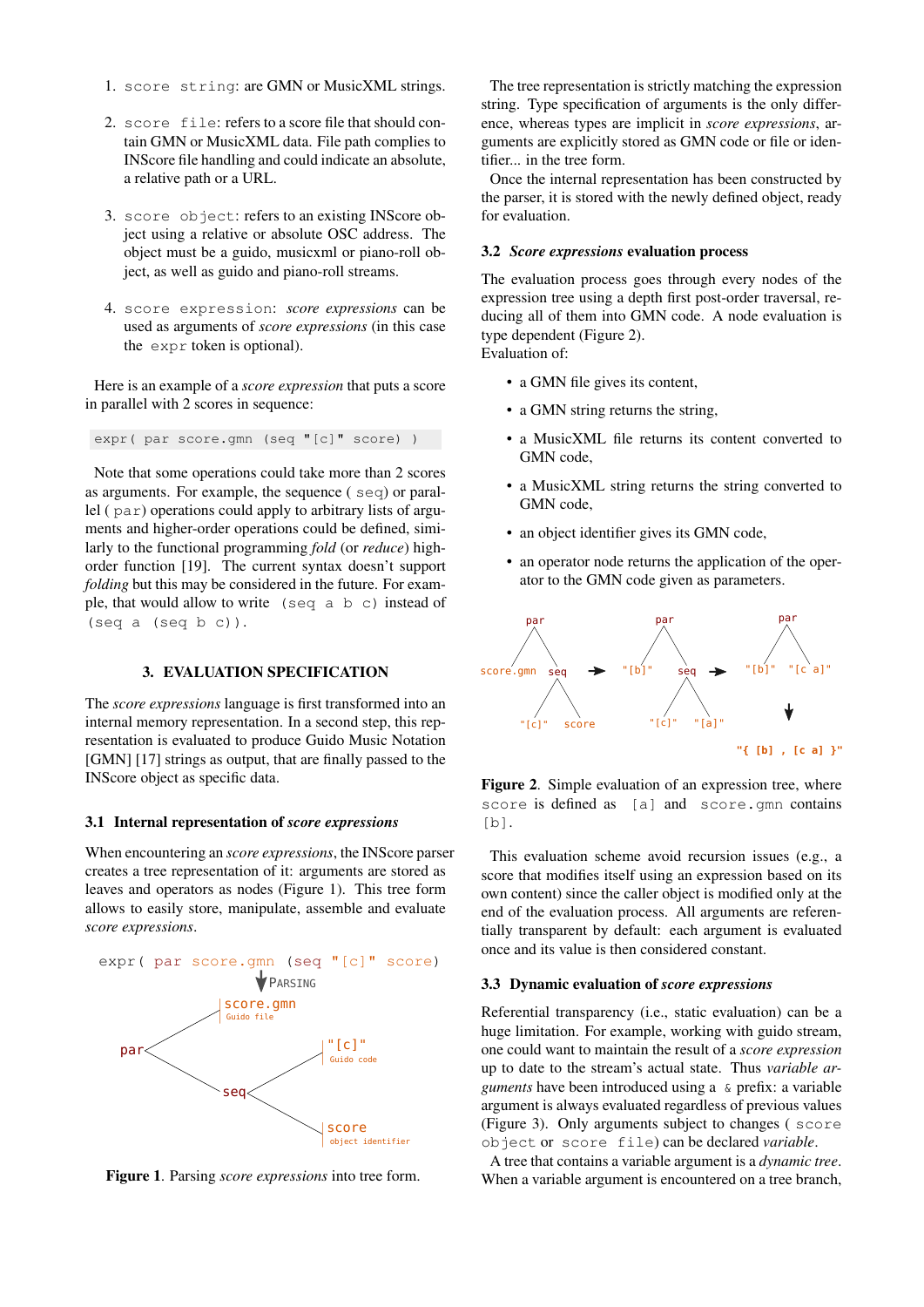<span id="page-3-0"></span>

Figure 3. Propagation of dynamic evaluation.  $&\text{score}$  is updated to the actual value of score when re-evaluating, while score keeps the value computed on the first evaluation. Thus, on re-evaluation the lower seq operation will not be computed again.

the dynamic tree attribute is propagated up to the tree root. During the evaluation process, only the dynamic parts of a tree is recomputed. For optimisation, INScore checks if a variable argument value has changed and recomputes the corresponding operator only when needed.

Using variable arguments, an expression tree with arbitrary variable parts can be described: that may be viewed as building a symbolic score with arbitrary aggregation of static and variable parts.

# 4. SCORE EXPRESSIONS API IN INSCORE

In order to fully integrate score operators, the implementation relies on INScore existing features. As a result, *score expressions* support URLs as file arguments, interaction events and benefit of web features. Interaction events have been extended notably for the purpose of dynamic evaluation (see section [4.3\)](#page-3-1).

#### 4.1 Declaring *score expressions*

Both gmn and pianoroll objects can be defined with *score expressions* using an extension of the set message. The evaluation of the expression is actually triggered by the target object when the set message is processed.

```
/ITL/scene/score set gmn expr(score.gmn);
/ITL/scene/pr set pianoroll expr(&score);
```
The previous example creates two objects: score is a symbolic representation of the GMN file score.gmn, and pr is a piano roll representation of score (here dynamically evaluated due to the  $\alpha$  prefix).

## 4.2 *Score expressions* specific messages

Objects that are based on *score expressions* support additional messages:

• reeval: triggers the re-evaluation of the expression tree taking account of the static and dynamic parts.

• renew: triggers the re-evaluation of the expression tree regardless of existing constant values.

All these messages are available through the expr message:

```
/ITL/scene/score expr reeval;
/ITL/scene/score expr renew;
```
Finally, the *score expression* of an object can be retrieved with the get expr message:

/ITL/scene/score get expr;

### <span id="page-3-1"></span>4.3 Events typology extension

INScore interaction features are based on the association between an event and arbitrary set of OSC messages [\[10\]](#page-6-5). These messages are sent when the event occurs (e.g., a mouse down). INScore events typology has been extended with a newData event, that is triggered when the value of the target object changes, either due to a set or reeval message, or because data has been written in a stream object.

Using the expr reeval message in conjunction with the newData event, may trigger the automatic reevaluation of an expression when an object changes. With the example below, changing the content of score will fire the newData event and the associated expr reeval message is automatically sent to copy that updates its content accordingly.

```
/ITL/scene/score set gmn "[a]";
/ITL/scene/copy set gmn expr(&score);
/ITL/scene/score watch newData
    (/ITL/scene/copy expr reeval);
```
In order to catch infinite loop issues, newData event handling is postponed to the next INScore time slot. As a result, updating the whole scene after changing the value of an object can take several event loop (if one object is referring to another object, itself referring to another one...) and during this process the INScore's graphic scene could go through transitory states. However, if objects are defined with recursive references and are auto-updated using this mechanism, INScore will still be able to update the score (without freezing).

# 5. COMPOSING SCORE EXPRESSIONS

While the expressions already presented allow to compose symbolic scores, it is also possible to compose *score expressions* which are stored in the referred objects using the prefix  $\sim$ . Indeed, whereas score and  $\&$ score refer to the object's value, ~score refers to the *score expression* used to define score. In practical, before the first evaluation, all arguments prefixed by  $\sim$  are replaced by a copy of the expression tree from the corresponding objects. It allows to easily make use of previously defined *score expressions* to create more complex ones.

Figure [4](#page-4-1) illustrates how the expression tree is expanded with the example below.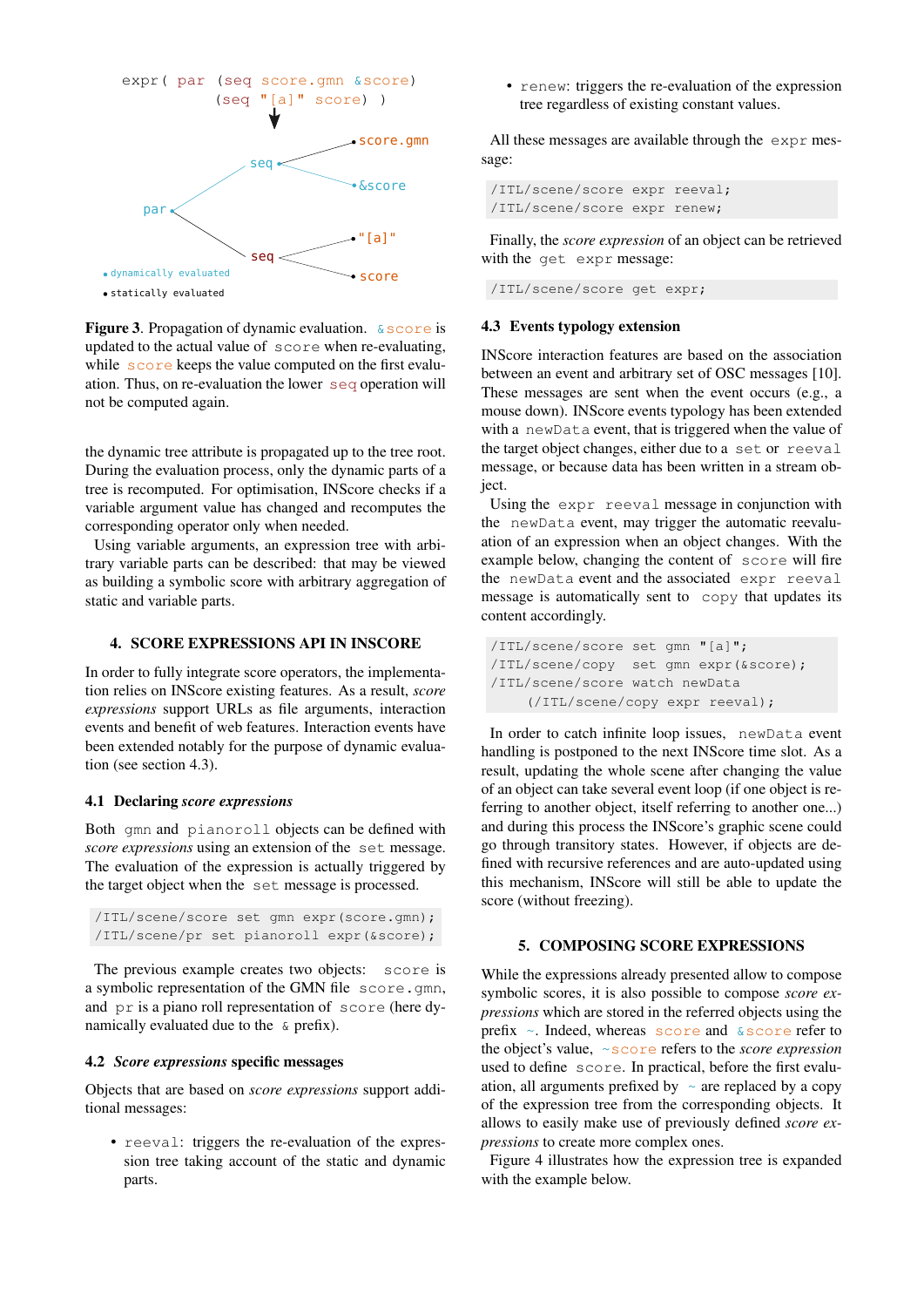

<span id="page-4-1"></span>

Figure 4. Composing *score expressions*

#### 6. EXAMPLES

## 6.1 Canon structure

A simple but still well-known music structure is of course the canon. Creating such structure from a score is quite easy using *score expressions*.

With the example below, the first line creates a score object based on a GMN file. It is then transposed to a fifth and a second voice is added, delayed of a half note. Because transposing according to a specific interval is not a basic guido operator (the transposition interval is computed from the 2 scores arguments), one should combine transpose with seq and evtail to prepend the score with a note, transpose the whole score using this note and finally remove it.

```
/ITL/scene/score set gmnf score.gmn;
# Transposing score
/ITL/scene/canon set gmn
  expr(evtail
    (transpose (seq "[c]" score) "[g]")
    "[a]"
  );
# Putting score in sequence with it
/ITL/scene/canon set gmn
  expr(seq score canon);
# Adding a second voice delayed
/ITL/scene/canon set gmn
  \exp r(par canon (seq "[-/2]" canon));
```
The result is a simple canon:

Original score :





Figure 5. Canon result

# <span id="page-4-0"></span>6.2 Multiform synced scores

*Score expressions* is a great tools to duplicate and dynamically transform scores, keeping every copies synced to the original.

```
/ITL/scene/stream set gmnstream
  '[\meter<"4/4">]';
/ITL/saxo/score set gmn
  expr( evtail
    (transpose
       (seq
         "[e&1]"
         &/ITL/scene/stream )
      "[c2]" )
    "[a]"
  );
/ITL/audience/score set pianoroll
  expr( &/ITL/scene/stream);
/ITL/scene/stream watch newData
  (/ITL/*/score expr reeval);
```
The previous example creates 2 copies of the GMN stream object stream, one transposed for the saxophone and one displayed as a piano roll, intended as a visual support for the audience. Both are displayed in different scenes. The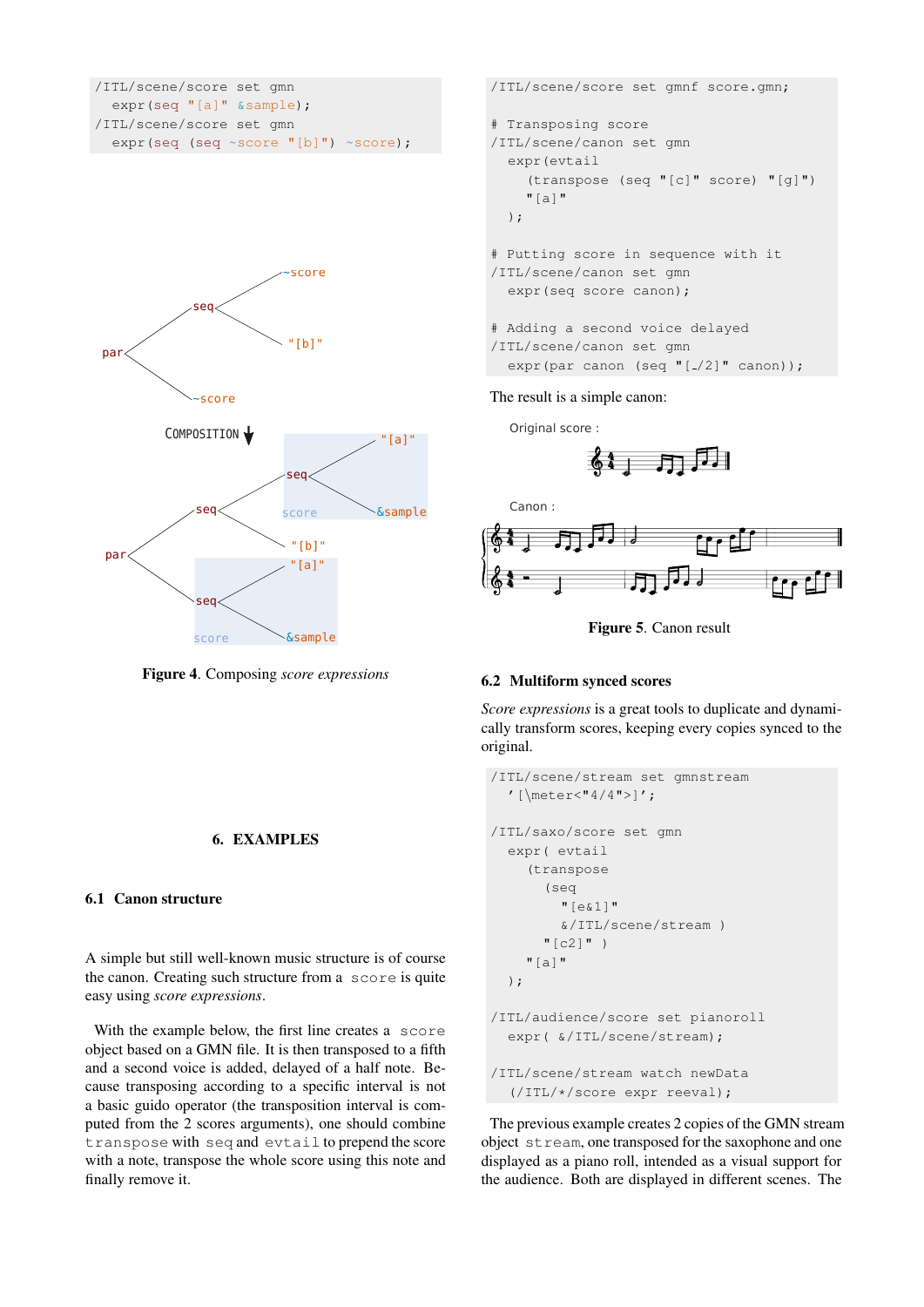last line ensure the update of the copies when stream is modified. The /ITL/scene/stream argument is reevaluated due to the & prefix. The result is illustrated in figure [6.](#page-5-4)

<span id="page-5-4"></span>

Figure 6. Multiform scores result

# 6.3 Mixing dynamic and static scores

This example illustrates how dynamic and static symbolic scores can be mixed and transformed in real-time. In a first step, we create a stream (named stream) intended to be written in real-time and a static score (named static).

```
/ITL/scene/stream set gmnstream
    '[\meter<"4/4">]';
/ITL/scene/static set gmn
    '[\meter<"4/4"> g e f a f d c/2]';
```
In a second step, the last two bars of the stream are extracted and store in a new object named tail. Since the 'tail' operation cuts the head of the score using the second argument, the duration of this argument is expressed as the tail of the stream using the desired duration (2 whole notes). Note that tail expression is using a reference to the stream in order to be updated each time data is written to the stream.

```
/ITL/scene/tail set gmn
    expr(tail &stream
        (tail &stream '[a*2]')));
```
The final result is simply obtained using the 'par' and 'transpose' operations. It makes use of references to tail but the static object is embedded statically. Note that tail is used as an intermediate object intended to optimise the computation and to facilitate reading of the expression. It can be hidden from the overall score without affecting the result.

```
/ITL/scene/score set gmn
    expr(par &tail
         (transpose static &tail));
```
Activation of the score dynamic computation makes use of the newData event watched by the stream object, that inform tail and score that their expressions need to be re-evaluated.

```
/ITL/scene/stream watch newData
    (/ITL/scene/part expr reeval,
     /ITL/scene/score expr reeval
    );
```
# 7. CONCLUSIONS

Combining a simple set of operators with the powerful features of INScore (like URL support, full OSC compatibility, interaction support...), *score expressions* fully integrate symbolic score composition into an interactive and augmented music score environment. They suggest a creative process based upon musical structures and scores aggregation by giving the possibility to compose various score materials including score objects. Above all, *score expressions* provide a handy way to manipulate scores regardless to their origin (files, URL, streams...) or their representation (traditional music notation or piano roll) and to design dynamic scores based on arbitrary score composition.

In future work, we're considering extending the *score expressions* to all the INScore objects. Such an approach composing arbitrary graphic resources using a musical semantic - raises issues that are non-trivial to solve. Indeed, if the operations on the time domain could be applied to any object due to their common time dimension, transformations in the pitch domain or based on structured time (like rhythm) implies to extend the musical semantic of the graphics space.

# 8. REFERENCES

- <span id="page-5-0"></span>[1] E. Ellberger, G. Toro-Perez, J. Schuett, L. Cavaliero, and G. Zoia, "A paradigm for scoring spatialization notation," in *Proceedings of the First International Conference on Technologies for Music Notation and Representation - TENOR2015*, M. Battier, J. Bresson, P. Couprie, C. Davy-Rigaux, D. Fober, Y. Geslin, H. Genevois, F. Picard, and A. Tacaille, Eds. Paris, France: Institut de Recherche en Musicologie, 2015, pp. 98–102.
- <span id="page-5-1"></span>[2] T. Mays and F. Faber, "A notation system for the karlax controller," in *Proceedings of the International Conference on New Interfaces for Musical Expression*. London, United Kingdom: Goldsmiths, University of London, June 2014, pp. 553–556. [Online]. Available: [http:](http://www.nime.org/proceedings/2014/nime2014_509.pdf) [//www.nime.org/proceedings/2014/nime2014](http://www.nime.org/proceedings/2014/nime2014_509.pdf) 509.pdf
- <span id="page-5-2"></span>[3] W. Enstr<sup>"om, J.</sup> Dennis, B. Lynch, and K. Schlei, "Musical notation for multi-touch interfaces," in *Proceedings of the International Conference on New Interfaces for Musical Expression*, E. Berdahl and J. Allison, Eds. Baton Rouge, Louisiana, USA: Louisiana State University, May 31 – June 3 2015, pp. 83–86. [Online]. Available: [http:](http://www.nime.org/proceedings/2015/nime2015_289.pdf) [//www.nime.org/proceedings/2015/nime2015](http://www.nime.org/proceedings/2015/nime2015_289.pdf) 289.pdf
- <span id="page-5-3"></span>[4] R. R. Smith, "An atomic approach to animated music notation," in *Proceedings of the First International Conference on Technologies for Music Notation and*